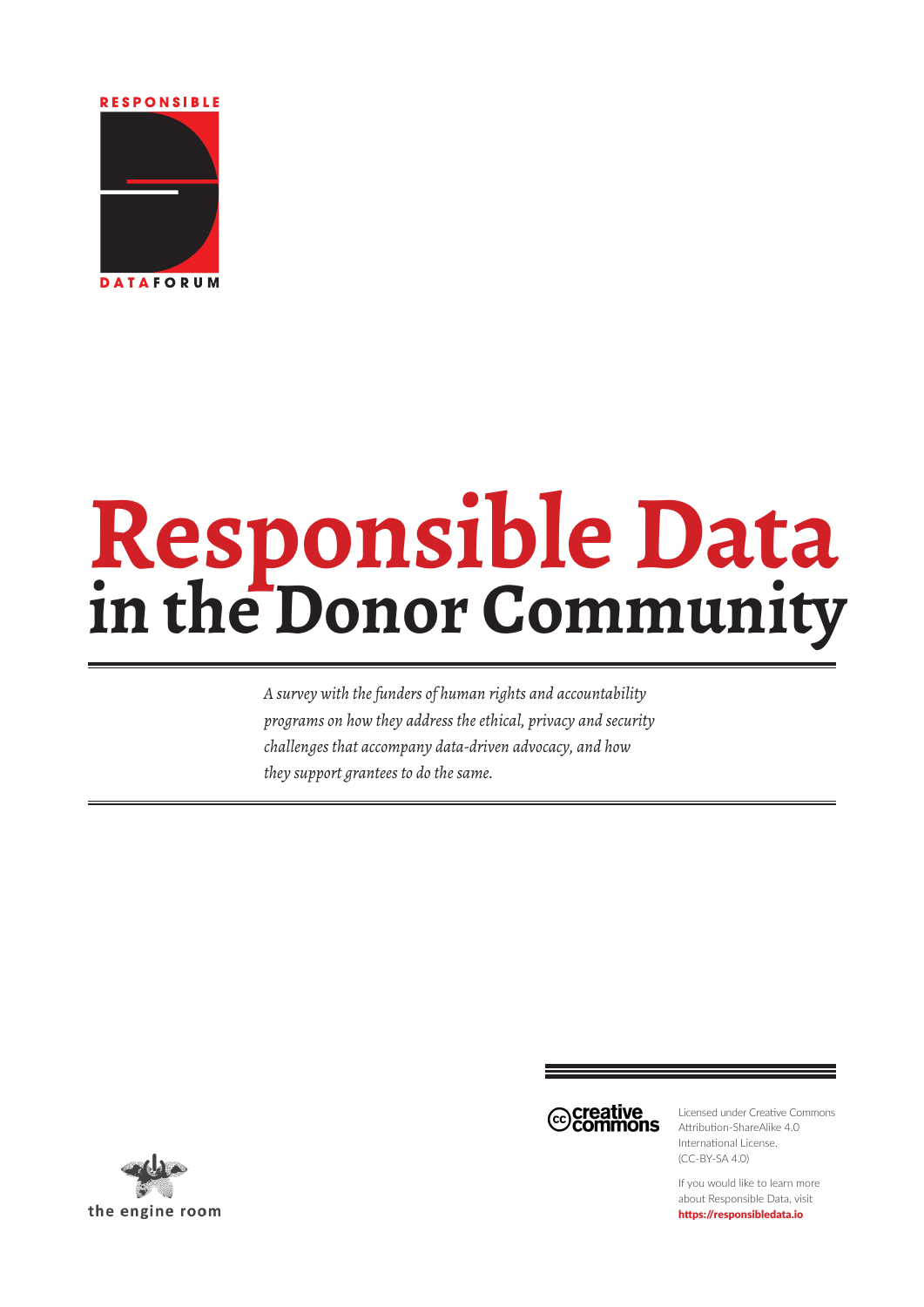<span id="page-1-0"></span>**This report** *is based on a series of interviews with 28 people representing 14 grant-making organizations on how they use data in their work. It presents donors' perspectives on usage, and makes proposals for next steps.*

## **Acknowledgements**

Thank you to all the interviewees for contributing your time and perspectives to this research. Any errors or omissions are, of course, the authors' responsibility.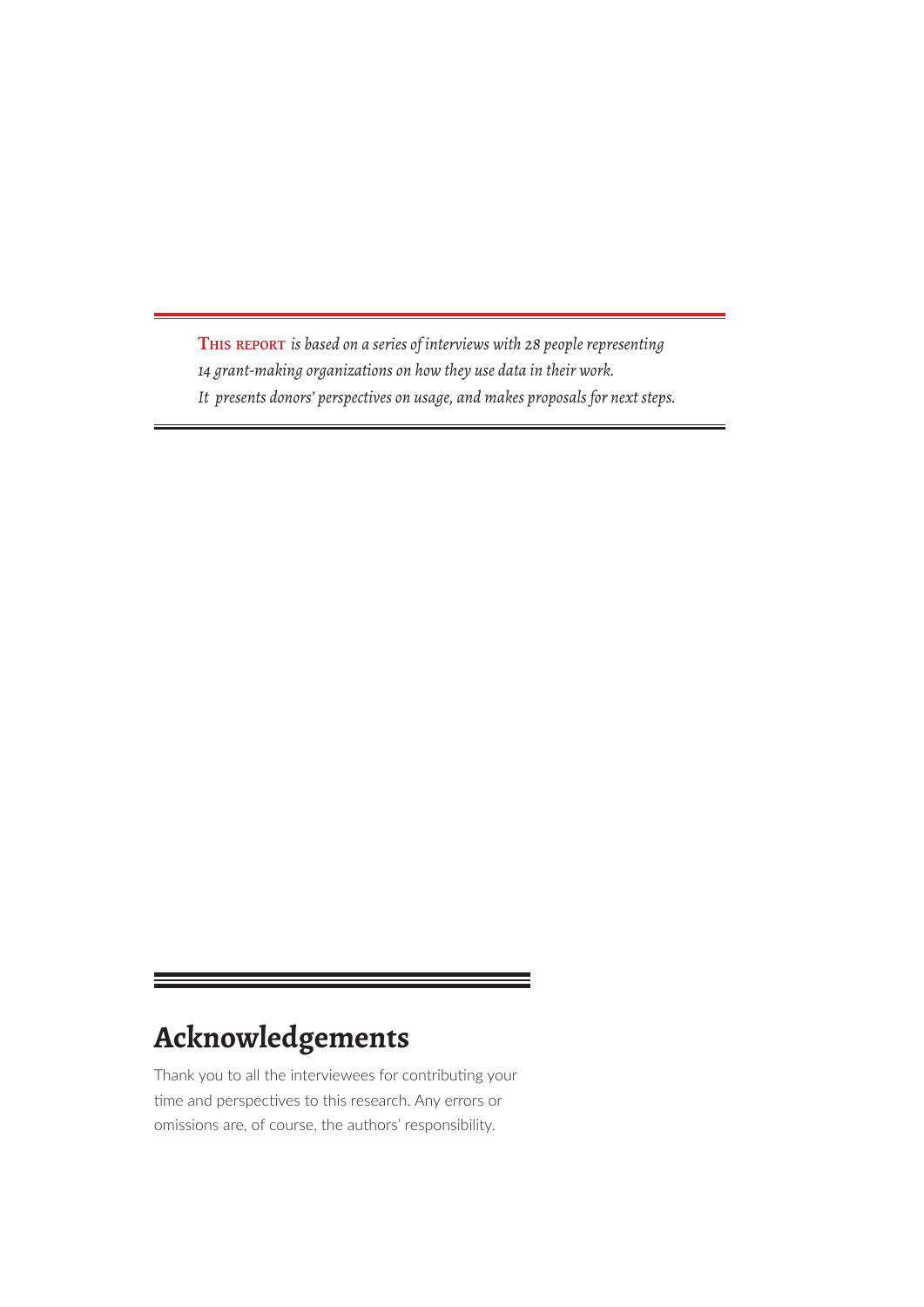# **Contents**

| <b>ACKNOWLEDGEMENTS</b>                                    | $\mathbf{z}$ |
|------------------------------------------------------------|--------------|
| Framing the issue                                          | 5            |
| <b>WHAT IS RESPONSIBLE DATA?</b>                           |              |
| <b>ABOUT THE ENGINE ROOM</b>                               |              |
| <b>DONORS AND RESPONSIBLE DATA</b>                         |              |
| SUMMARY OF INTERVIEWEES, METHODS, AND QUESTIONS            |              |
| How do funders currently                                   |              |
| approach responsible data issues?                          | 8            |
| <b>WHAT DO FUNDERS KNOW ABOUT THE ISSUES?</b>              |              |
| WHAT DO FUNDERS KNOW ABOUT HOW THEIR GRANTEES MANAGE DATA? |              |
| How RESPONSIBLE ARE FUNDERS' OWN DATA PRACTICES?           | 11           |
| How are funders helping grantees                           |              |
| address responsible data challenges?                       | 12           |
| <b>MAKING GRANTEES AWARE OF RISKS</b>                      | 12           |
| SUPPORTING GRANTEES EXPERIENCING A SPECIFIC PROBLEM        | 12           |
| What are the challenges                                    |              |
| for donors trying to engage                                |              |
| with responsible data issues?                              | 14           |
| <b>ORGANIZATIONAL CULTURE CHANGE</b>                       | 14           |
| <b>ADAPTING ASSISTANCE TO THE LOCAL CONTEXT</b>            | 15           |
| <b>ORGANIZATIONAL OBSTACLES</b>                            | 15           |
| LACK OF SYSTEMS, PROCEDURES AND FAMILIARITY                | 16           |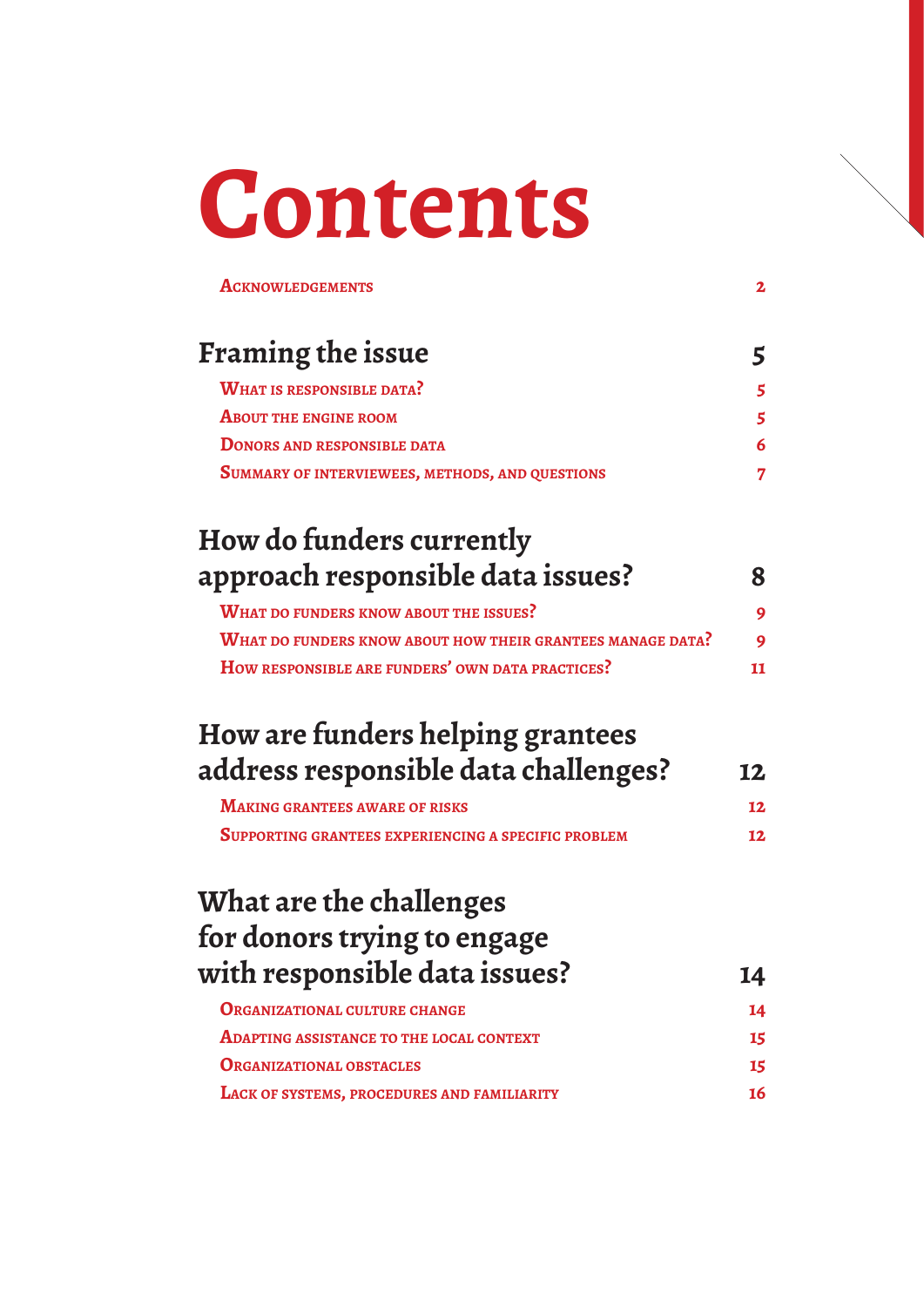## **[Findings](#page-16-0) 17**

| and suggestions for meeting them   | 19              |
|------------------------------------|-----------------|
| <b>FROM THEIR OWN INSTITUTIONS</b> | 19              |
| <b>FROM THEIR PEERS</b>            | 20 <sub>o</sub> |
| <b>TOOLS FOR THE JOB</b>           | 2.1             |
| Conclusion                         |                 |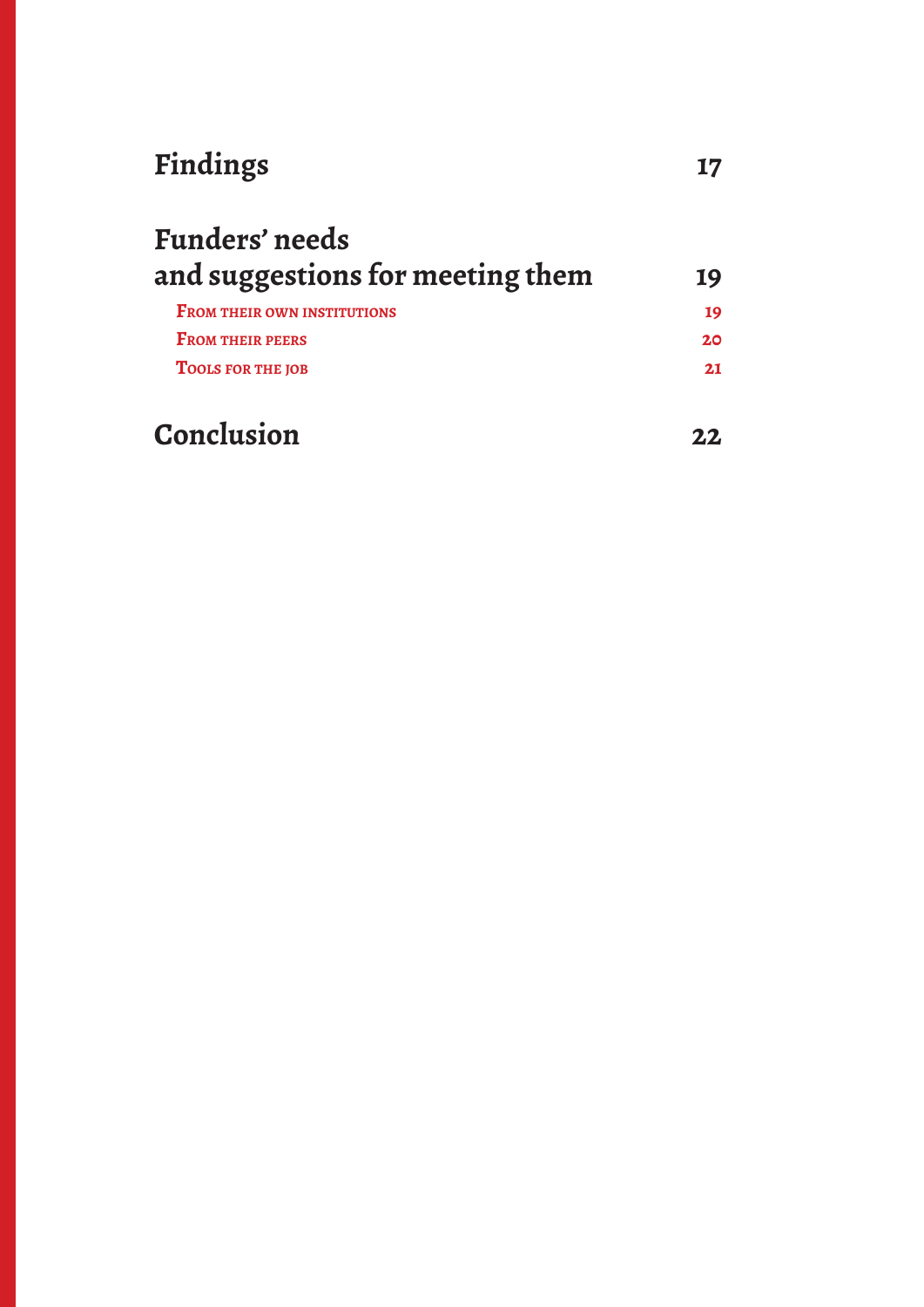## <span id="page-4-0"></span>**Framing the issue**

## **What is responsible data?**

**Responsible data is***: The duty to ensure people's rights to consent, privacy, security and ownership around the information processes of collection, analysis, storage, presentation and reuse of data, while respecting the values of transparency and openness. (Responsible Data Forum, working definition, September 2014)*

At all stages in a project, data needs to be collected, processed, stored, shared and deleted in a way that respects and supports the rights of the people reflected in it.

This includes digital security processes – it is crucial to ensure that data is transmitted and stored securely without exposing others to security risks – but is not limited to them. It means that the people whom the data describe can understand how and why their data is being collected and what will be done with it. Just as importantly, it means that they can have some influence over the process. These issues apply regardless of where the data comes from, whether that is field surveys, internal communications, or big data sources.

#### *"[Most work in this field] now involves data collection, whether it is interviews, reporting, surveys or investigation. This is a blind spot."*

Ultimately, this is an ethical question about relationships with stakeholders. For funders, using data responsibly is an essential tool for building and strengthening long-term, reciprocal relationships between funders, support organizations, and advocates. All of these groups have a responsibility to better identify and understand the risks, and to take steps to mitigate them.

### **About the engine room**

The engine room is an applied research and direct support organization. We partner with advocacy initiatives working in-country and internationally to help them adopt and apply technology to advocacy efforts in ways that are safe, efficient and impactful. We also conduct applied research on the role of technology in advocacy. Reinforcing and promoting responsible data practices are a consistent challenge for both of these activity streams.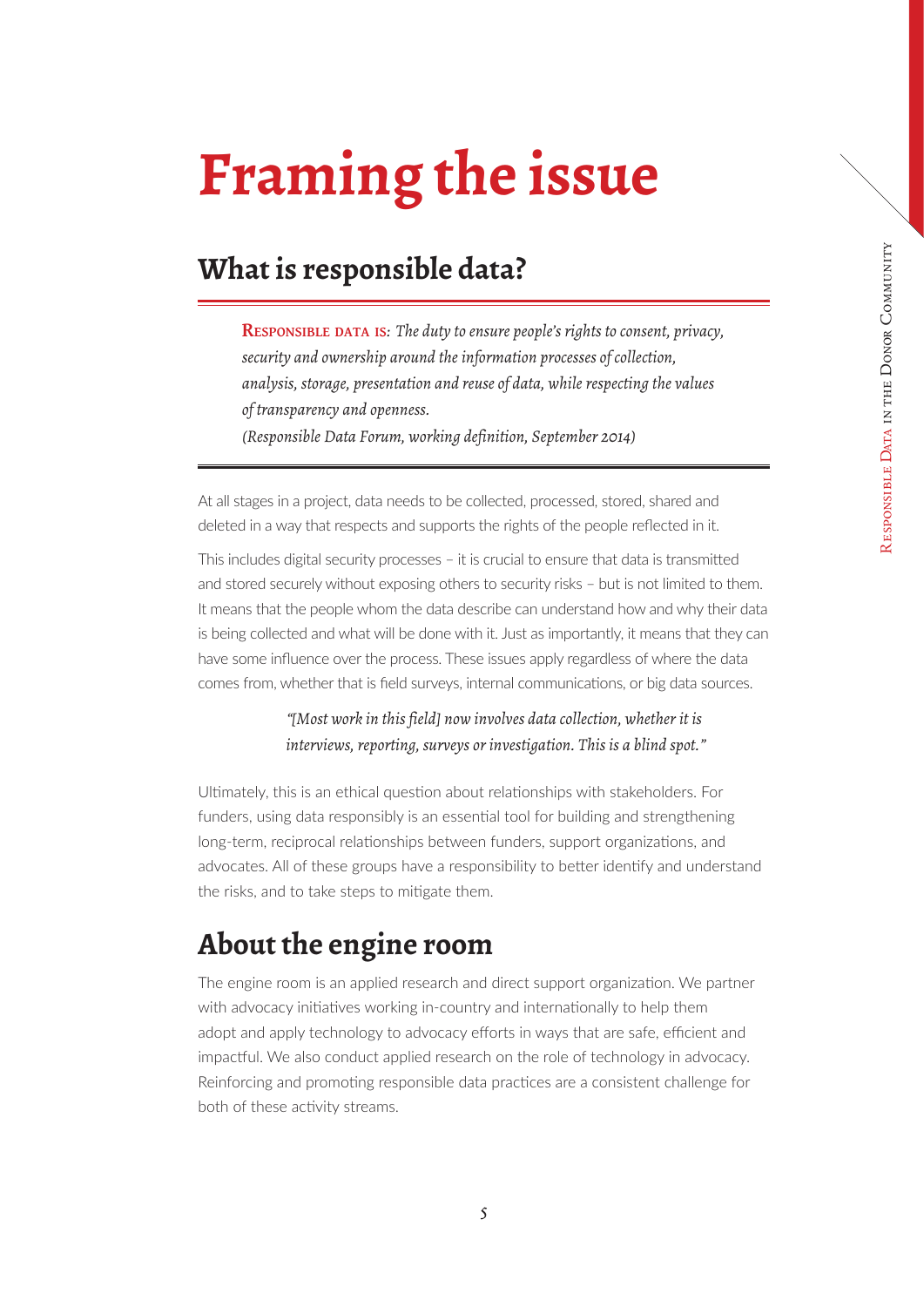<span id="page-5-0"></span>The engine room's Responsible Data Program partners with a wide variety of organizations and activist groups to understand current and emerging challenges, develop helpful resources, and convene dialogues towards improving responsible data practice in advocacy.

This research represents a preliminary effort to understand what role the funding community could play to support more responsible data practices among their grantees and, more generally, to contribute to safer and more efficient programming. Subsequent collaboration with the donor community and other international groups have informed analysis of these interviews, which were conducted in 2013 and 2014. Significant developments in awareness and resources that have taken place since the interviews were conducted, and some interviewees emphasised that funders have since begun to build their capacity and have more frequent, open discussions on the subject., Nevertheless, we believe that the issues raised in the interviews could provide a useful starting point for considering donors' roles and responsibilities in managing data and promoting responsible data practices – and suggesting ways to continue improvements.

### **Donors and responsible data**

Data is an increasingly important part of advocacy work. Intentionally or not, civil society, advocacy groups, activists, and human rights defenders are generating and dealing with a lot of it. This occurs through explicit data collection (such as surveys and mappings); and data automatically generated through record-keeping and everyday communications. Donors also receive, generate and maintain a tremendous amount of data about their grantees and their grantees' constituents. And while data and communication tools can strengthen advocacy work, they can also put communities and activists at risk if not managed carefully, endangering the goals and communities advocates seek to support.

#### **But what does 'managed carefully' mean?**

It means investing the time and resources to think through possible risks and address them as far as possible. For donors, this relates in particular to two facets of their activities–how to handle and manage the data that they collect, and how they promote better practice in the use of data among their grantees.

The donor community has a key role to play in improving responsible data practices among grantees. Donors can have a powerful impact on improving programmatic data handling and helping grantees mitigate risk, in particular through the incentives that accompany grantmaking relationships. We also believe that this potential extends outside of the direct grantmaking relationship, and that donors enjoy a significant capacity to encourage good practice for responsible data usage in general.

Many individuals working within large funding institutions believe that a lot can be done to improve internal standards and procedures for managing data, as well as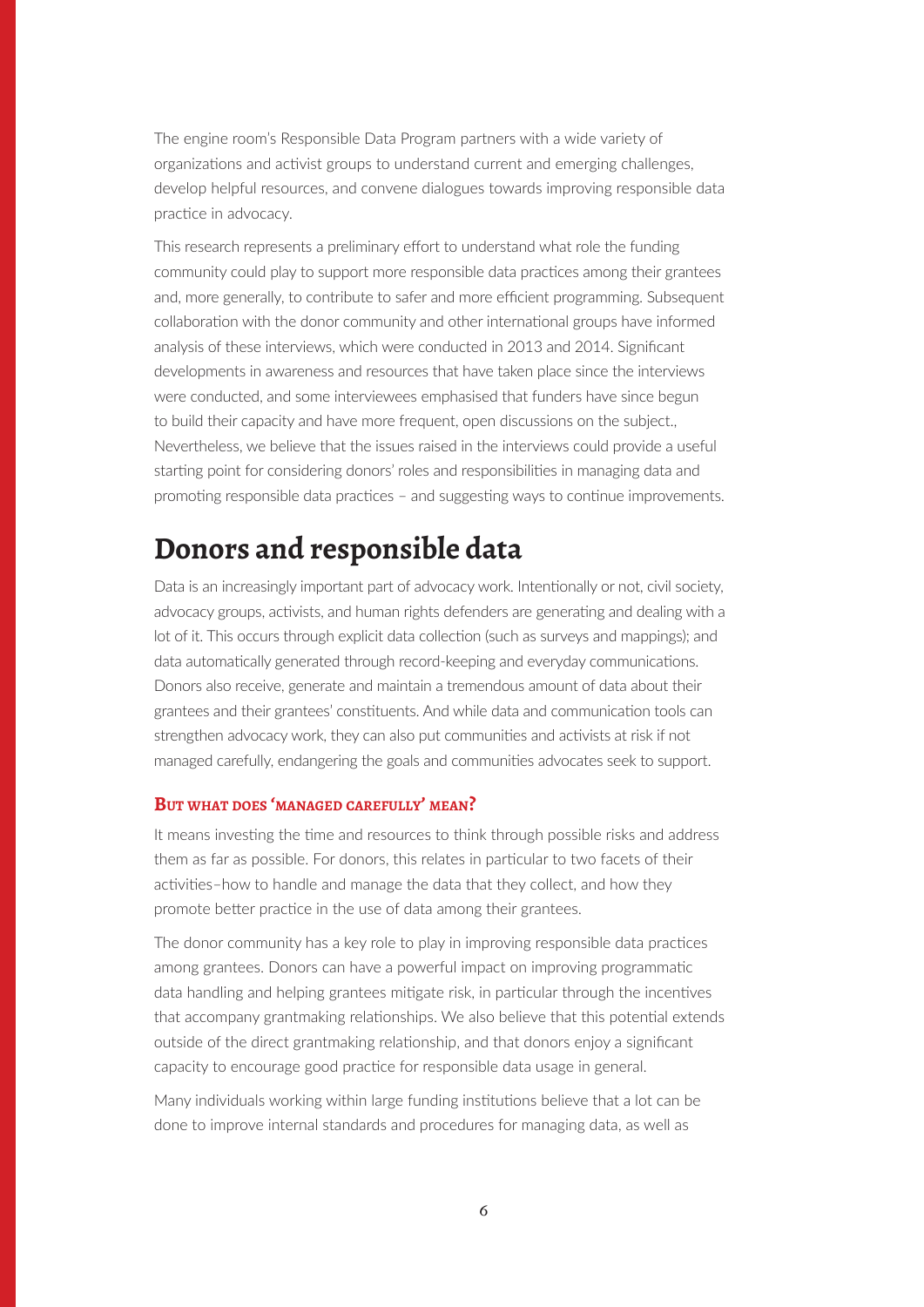<span id="page-6-0"></span>outward-facing policies for managing responsible data in programming. We hope that this research will help to document common challenges, facilitate dialogue, and ultimately contribute to the promotion of better institutional practice.

## **Summary of interviewees, methods, and questions**

Between June 20 and August 19, 2013, 28 people representing 14 grant-making organizations participated in informal interviews on the topic of responsible data.1

Participants represented donors funding human rights, accountability, governance and other international development work that uses or generates data. We spoke with program officers, program managers, directors, IT specialists and admin staff to better understand how they experience these issues at the project level, in their communications with grantees, and in internal operations.2 Two of the grant-making organizations were solely 're-granting' organizations; the majority were private foundations. Of all 14 organizations interviewed, only four directly implemented project activities in addition to providing grants. The range of the size of grants provided by interviewees spanned from multi-million dollar, multi-year grants to very small, short-term grants. Interviewees were mostly program officers, but also included program managers, directors, and IT specialists.

Interviewees were asked a series of questions on how responsible data issues were understood and managed in grant-making and project reviews; the handling of grantee and project data; and internal institutional processes and information management.

<sup>1</sup> Nine of those 14 organizations had one interviewee; the other five organizations had between two and four interviewees each. Three of these interviews had two or more staff members present and answering questions. Interviews were conducted in person as well as via phone and VoIP.

<sup>2</sup> Interviewees comprised: 16 program officers, five program managers, two program directors, one admin specialist and three IT specialists.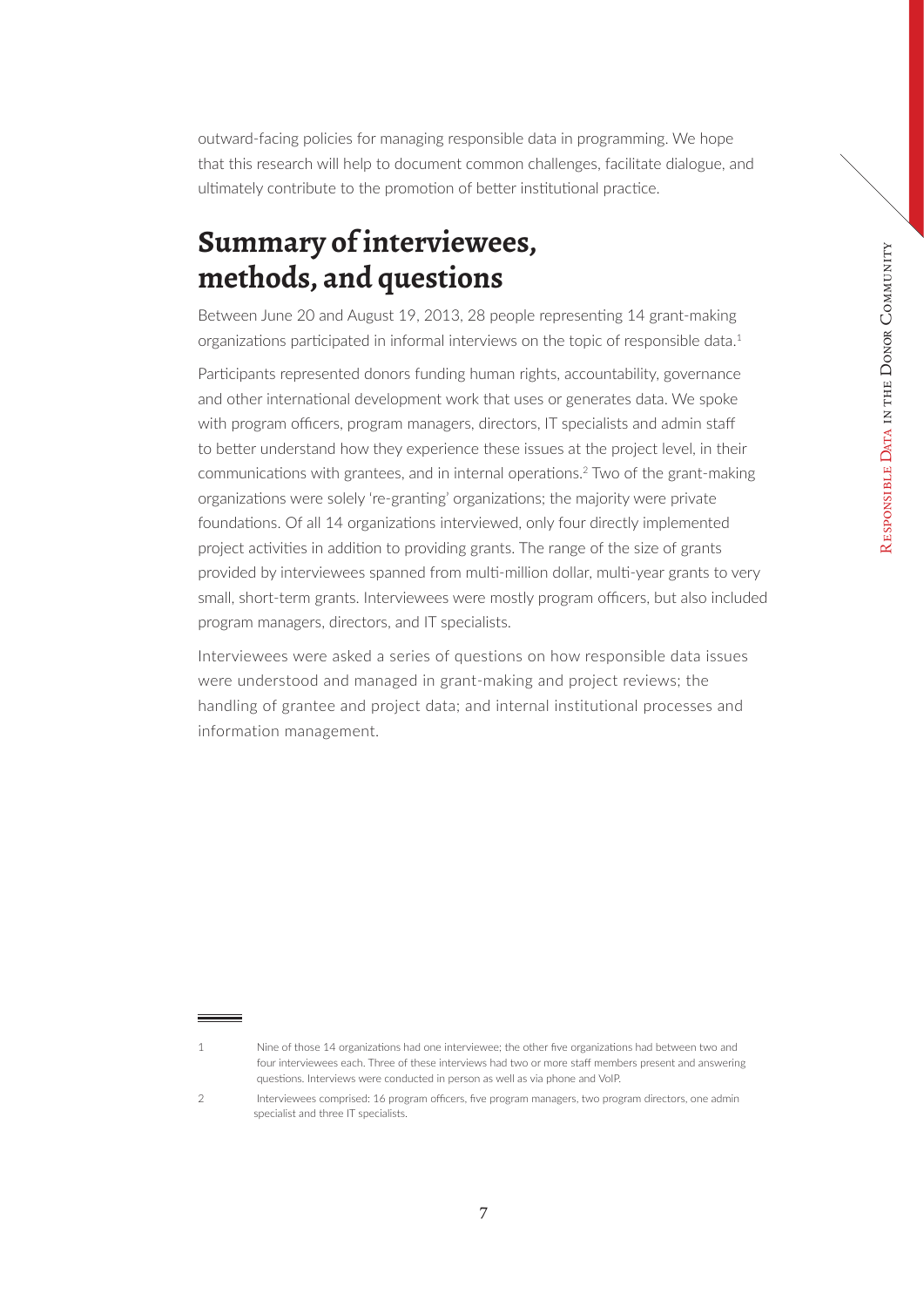## <span id="page-7-0"></span>**How do funders currently approach responsible data issues?**

All interviewees agreed that funders have a duty to use data safely, and almost all thought that they had an explicit responsibility to support their grantees to do the same  $3$ 

However, most preferred to talk about organizational security policies and response methods, and paid significantly less attention to issues around agency and informed consent. As one interviewee put it, there is a "need to frame the issue not as technology-focused, but as data-collection-practice focused."

Despite this, interviewees only rarely addressed the full range of concerns around data use, including protecting people that grantees collect data about, respecting their agency in the way that data is used and ensuring that consent is fully informed.

Interviewees gave a variety of reasons for this, including:

- **›** a reluctance to interfere in grantees' organizational affairs
- **›** a belief that grantees are better placed to deal with problems themselves because of their greater local knowledge
- **›** internal organizational dynamics.

<sup>3</sup> A small number of interviewees argued that the threats from poor digital security were not sufficiently severe to warrant action, citing a lack of examples of cases where organizations or individuals had experienced significant harm. The Responsible Data Program's Reflection Stories initiative ([https://responsibledata.io/](https://responsibledata.io/new-project-responsible-data-reflection-stories/) [new-project-responsible-data-reflection-stories/](https://responsibledata.io/new-project-responsible-data-reflection-stories/)) aims to address this by collecting real-life examples of threats and discussing potential mitigation strategies.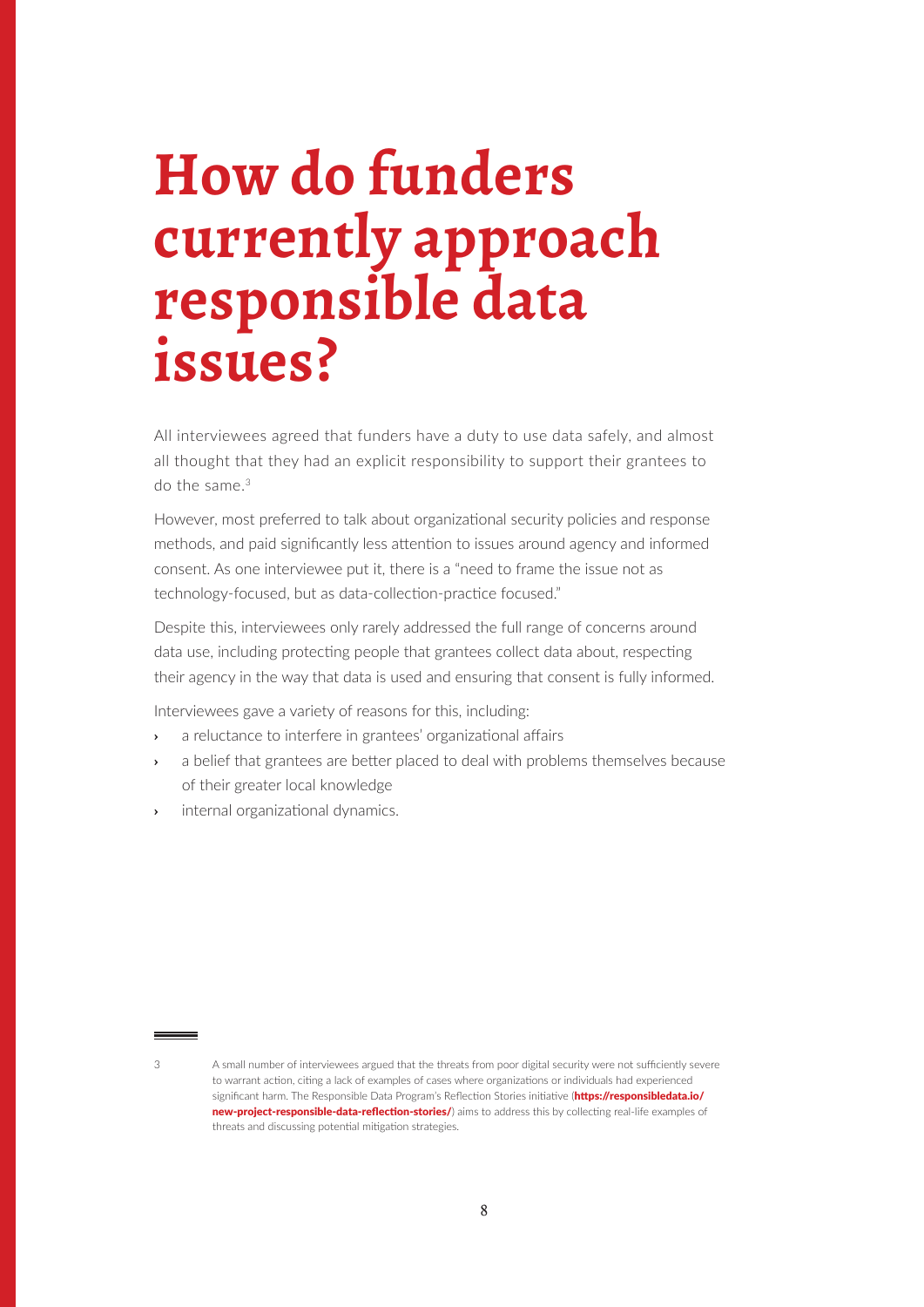<span id="page-8-0"></span>**Most funders acknowledged that poor information security practices, in which data gets into the 'wrong' hands, could lead to real harm for grantees.** Nine of the 14 organizations interviewed cited real-life examples in which projects had been affected in this way, with notable examples including:

- **›** *A list of trainees was confiscated from a grantee based in a high-risk country while they were traveling, putting the trainees and the staff member at risk.*
- **›** *A Western advocacy grantee deemed very low-risk was hacked by another Western advocacy group, and their emails and internal documents were used to discredit them and their campaign(s).*
- **›** *Grantees were subject to surveillance by a government's authorities, and the communications data collected was used in legal trials against them.*

### **What do funders know about the issues?**

**Funders' own <b>KNOWLEDGE IS LIMITED:** Funders acknowledged that they were grappling to understand and respond to the various issues related to responsible data across a disparate range of funded program areas and geographical locations. Many said that internal conversations on the topic were extremely limited and spearheaded by a smaller subset of their organization, who were often described as those working in high-risk geographic locations worldwide, or on human rights or technology. Two organizations reported no internal discussion on the issue at all, with one interviewee admitting that it was "the first time in 12-13 years…that I've looked at privacy."

Because requests to address responsible data issues were not being made across the majority of program areas, **most interviewees appeared unconvinced that these issues were sufficiently relevant for a organization-wide response**. They also appeared hesitant to promote this approach given the human and financial costs it would entail.

## **What do funders know about how their grantees manage data?**

#### **Funders usually knew relatively little about how grantees respond to these issues**: The majority of interviewees did not appear to have discussed responsible data issues directly with their grantees. Perhaps as a result, many funders said that they did not know how their grantees understood particular issues or whether they had the capacity to deal with them.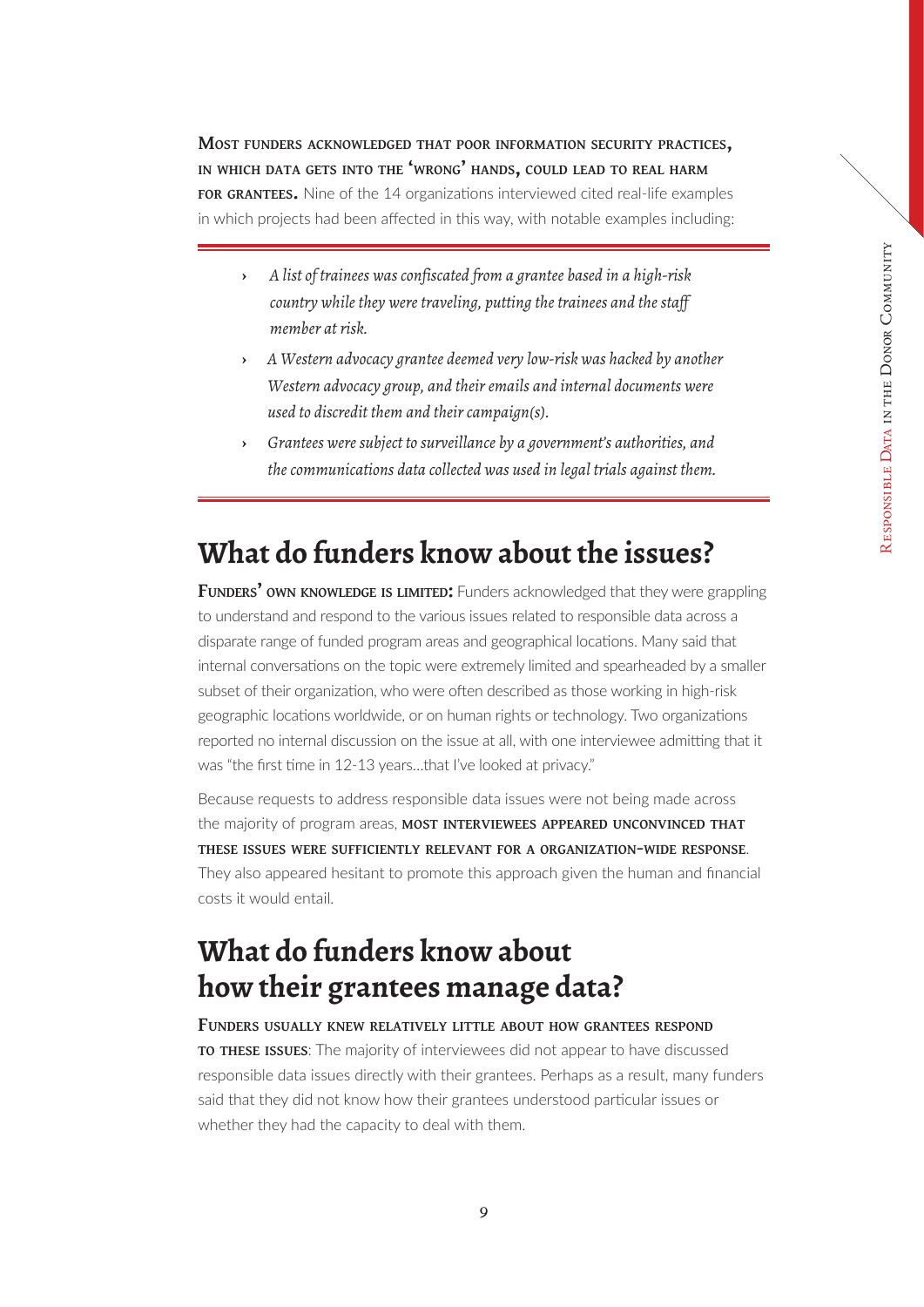#### *"I think the [reason for the] lack of detail is that donors just don't know."*

**What funders do know often worries them**: Of those interviewees who expressed an opinion, most were concerned about their grantees' approaches to data usage. Some cited cases where real harms had occurred, and suggested that they served as an "early warning" for how the digital world is now affecting all programs that collect, use, and share data associated with people. In particular, there were frequent assertions that grantees paid insufficient attention to security and privacy, and failed to treat them as priority issues.

#### *"People either aren't aware or don't care."*

Interviewees were typically unsure why this was the case. They suggested reasons ranging from grantees' overall lack of capacity to deal with problems in their environment, limited knowledge of technology, and a lack of interest in privacy among more technically adept organizations. There was also an active belief among grantees that these issues were not important.

#### *"Even those who are more tech-savvy are still not thinking about users, or privacy or security"*

Where donors were better informed about their grantees' capabilities, it was usually the grantees who had taken the initiative to tell them.

Some organizations mentioned specific examples of occasions where a grantee had informed them about a risk that later needed action. One subgranter had particular concerns over donor reporting that involved submitting lists with individuals' names.

#### *"[Grantees] worry about it. When it goes to the donor they have no control over keeping the info safe."*

Finally, interviewees focused almost exclusively on the implications for grantee organizations themselves. Almost none extended their concern to include the data subjects – people who often enjoy even less control over their data, and who can face even greater threats if the data is misused.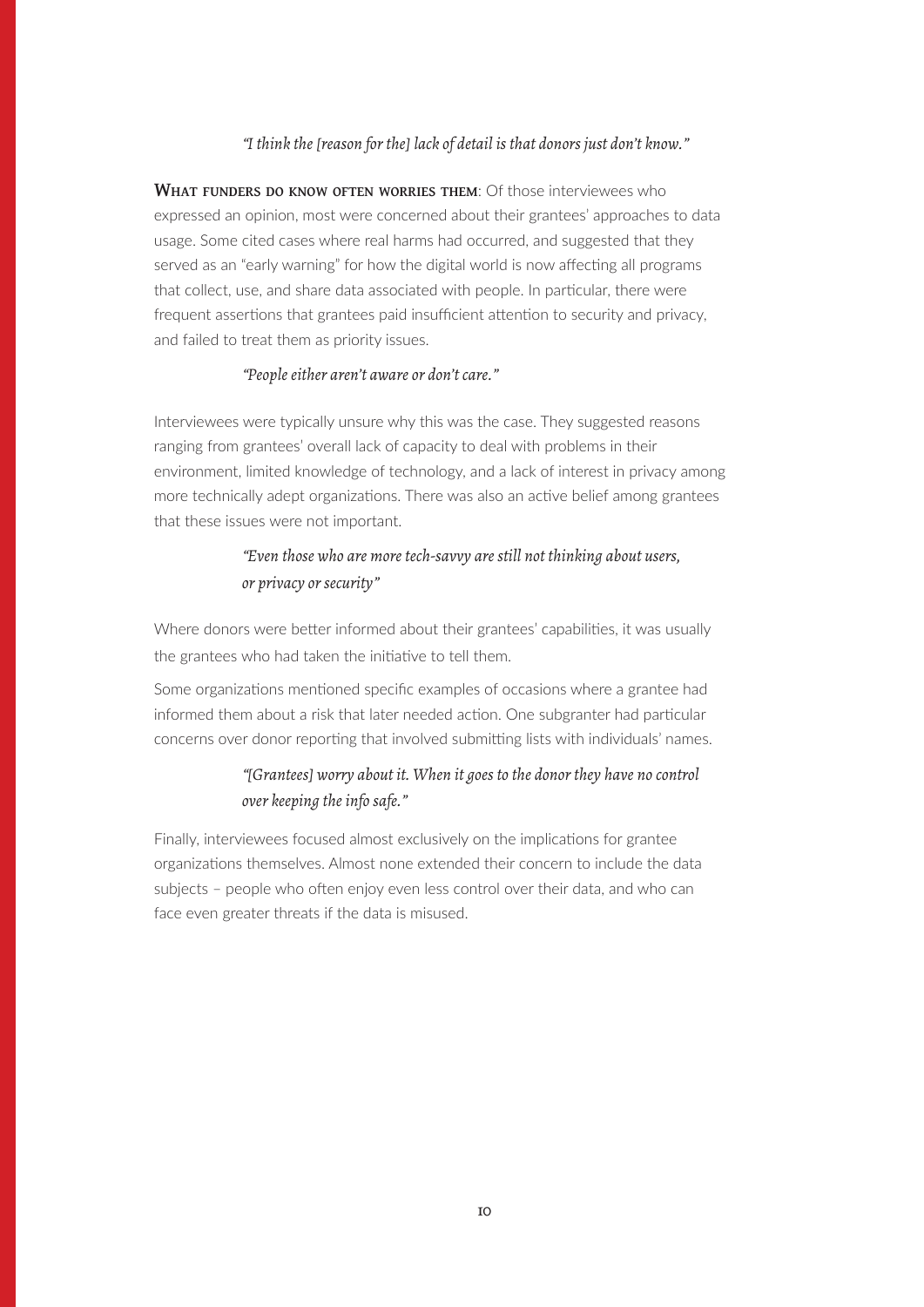## <span id="page-10-0"></span>**How responsible are funders' own data practices?**

Funders described vastly differing tools, systems, and policies to deal with data – with details even varying between interviewees in the same organization. Again, these practices were almost exclusively related to digital security issues.

Even when those issues were well understood, the mitigation practices funders cited were weak – reports of internal data and information security policies were rare and varied in scope. Even when strong policies did exist, interviewees pointed out that they were not necessarily being followed.

Notably, even organizations that reported sharing data internally in secure ways did not extend the same levels of security to communications with their grantees (or others outside their organization).

#### **Varying organizational security protocols: some examples**

*Five organizations described some level of secure communication, including encrypted email, encrypted file sharing, and virtual private networks (VPNs). A few other systems were described as being secure, though it was unclear what made them so (examples included "web-based grant management," "a protected website for grantees," and "robust design for security.")*

*One organization did not send sensitive documents via email for particular programs; another had an established physical safety policy but was still developing an internal information and communications policy, while two others had recently conducted internal penetration tests (one in the wake of a nebulously described attack by a nationstate actor). One of these two organizations did not appear to have basic secure systems, tools, or policies in place.*

It was often unclear from the interviews whether staff could access secure tools and systems if they were needed in certain contexts. Several interviewees complained that centrally managed IT systems within organizations – in which staff typically lack administrative privileges – prevent them from installing trustworthy, effective privacy and security software.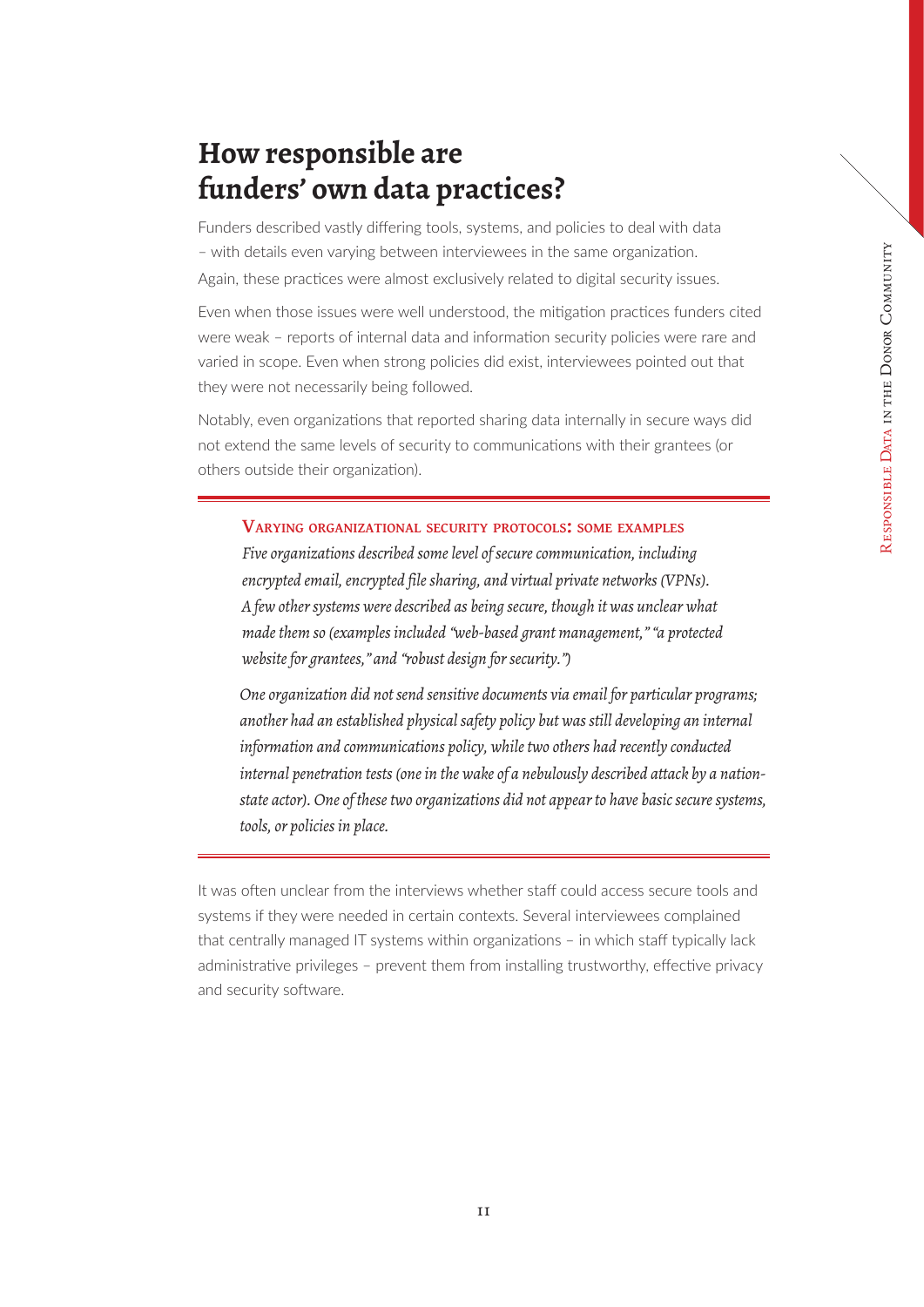## <span id="page-11-0"></span>**How are funders helping grantees address responsible data challenges?**

### **Making grantees aware of risks**

Many interviewees reported that project officers were the primary, and often the only individuals tasked with monitoring responsible data issues linked to projects.

Interviewees regularly praised local or region-focused staff for their ability to raise red flag issues, and for using their knowledge of the local context. However, it was unclear whether these individuals (many of whom focused on a thematic area like transparency or corruption) would be able to flag problems in areas they were unfamiliar with (whether this regarded an unknown type of technology, approach, or vulnerable community). This puts the onus for identifying risks on to the grantee or the people they are trying to support.

#### *"We really need organizations to come to us and tell us what their needs are."*

This can be effective when grantees are able to identify most serious problems related to data use, which does not always require technological knowledge. One interviewee found that the people best at assessing risks often had low levels of technological knowledge, but a strong intuitive sense of whether the data could put people at risk, and how this could affect the project overall.

## **Supporting grantees experiencing a specific problem**

Around half of the funders interviewed said that they would provide support to grantees experiencing a particular problem (such as linking them with an information security organization). However, of those, a significant proportion said that this support would only be provided if the funding organization had a strong commitment to the grantee. The grantmakers interviewed described reaching out to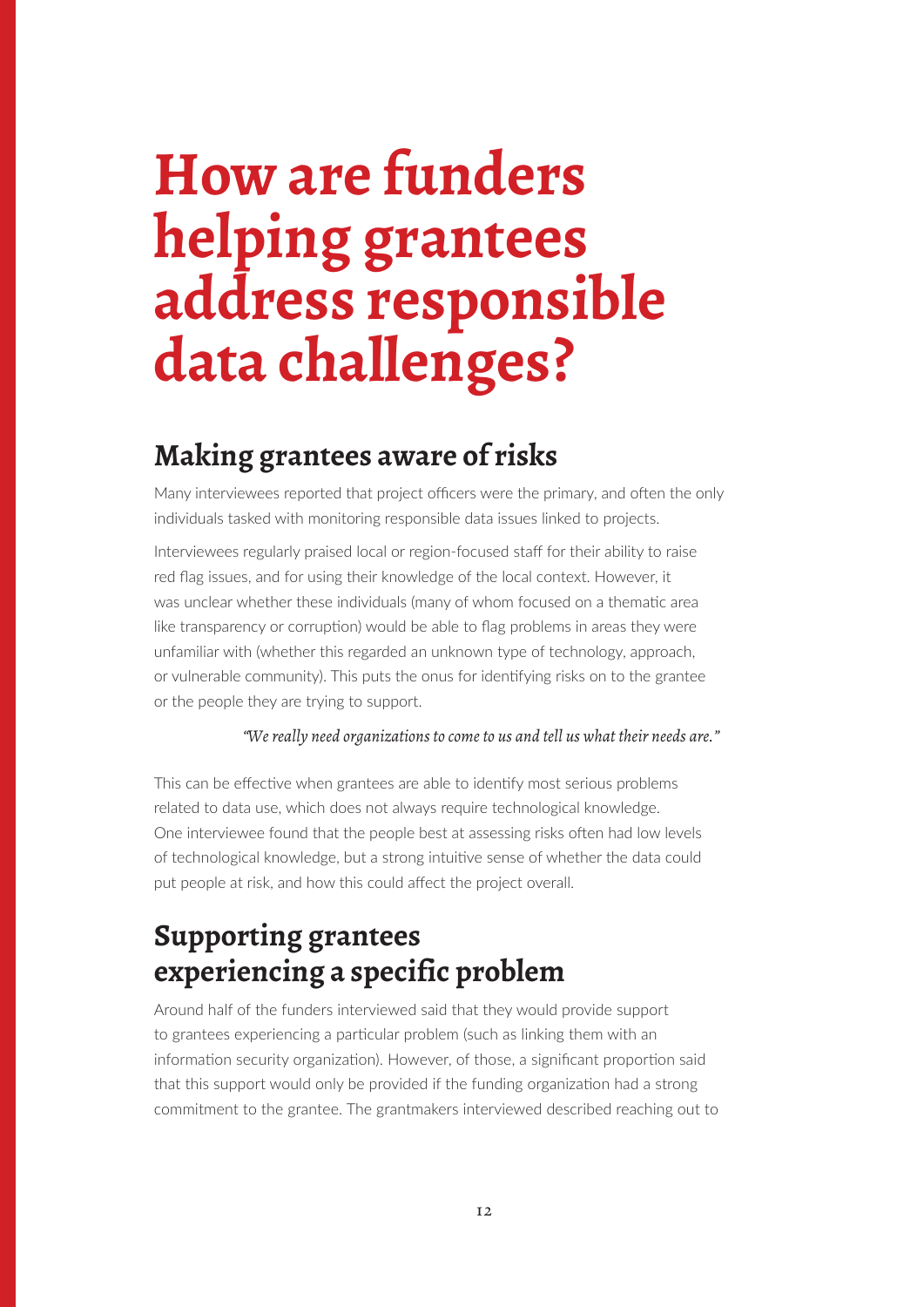their networks to help them identify and address issues.<sup>4</sup> Few gave specific examples of cases when this support had been provided.

**None of the interviewees said that they were providing regular, substantive training on responsible data issues for their grantees**, though a few cited isolated examples where digital security sessions had been organized in regions considered to be at higher risk. One interviewee stated that their organization often had overly optimistic expectations of what digital security training sessions could achieve. They warned against expectations that these trainings could change grantees' entrenched behaviors, or that ad hoc training efforts could lead to substantial investments in digital security by grantees.

#### *"Embedding trainers with extensive and integrated training over at least a year might work better."*

There was little evidence of processes to deal with problematic data usage by grantees. Those measures that were taken were often more reactive than proactive, with resources only invested retrospectively, when there was evidence of a problem.

<sup>4 (</sup>Please note that since this issue varies from person to person both within and among organizations, we looked at these responses on an individual instead of organizational basis.)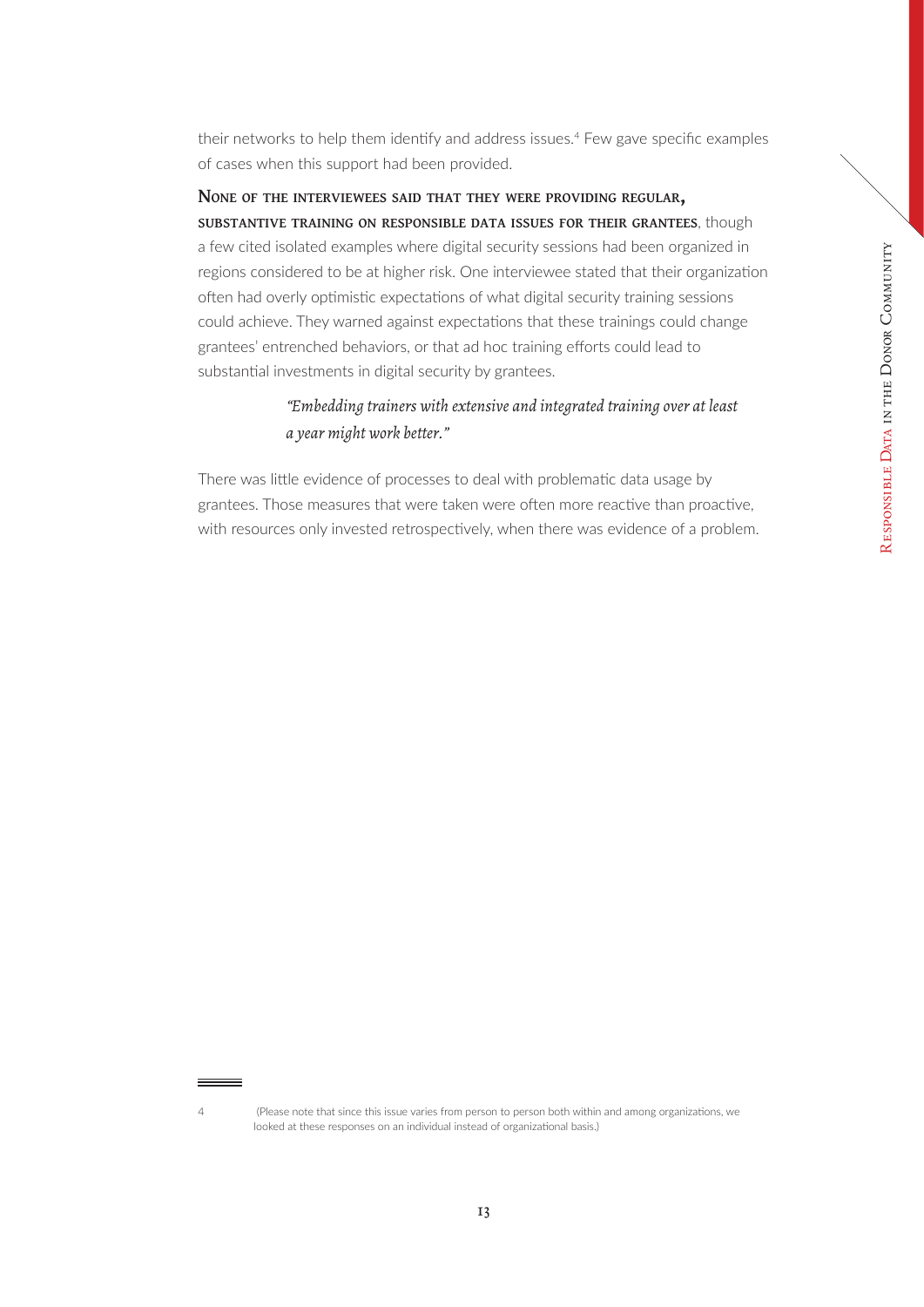## <span id="page-13-0"></span>**What are the challenges for donors trying to engage with responsible data issues?**

## **Organizational culture change**

Interviewees frequently either struggled to communicate within their organizations about why responsible data concerns mattered, or were themselves unclear and unsure about how relevant these concerns were.

> *"The risks are perceived as largely theoretical. We have heard about things from other countries, but there have not been any major issues for our operations."*

Some interviewees had concrete suggestions about how to articulate arguments for pushing responsible data usage up organizations' priority list. One suggested framing the issue as "what can we do with grantees to make things better," noting that project officers in their organization would be unlikely to be interested in a session that was presented as being about "data protection".

Others highlighted the need to counter a prevailing sense of apathy or fatalism by focusing on existing practical ways of tackling problems. Several interviewees also said that that they would like to be sharing more information:

> *"There are few resources to tell donors what to do. Guidance from [other donors] would be helpful."*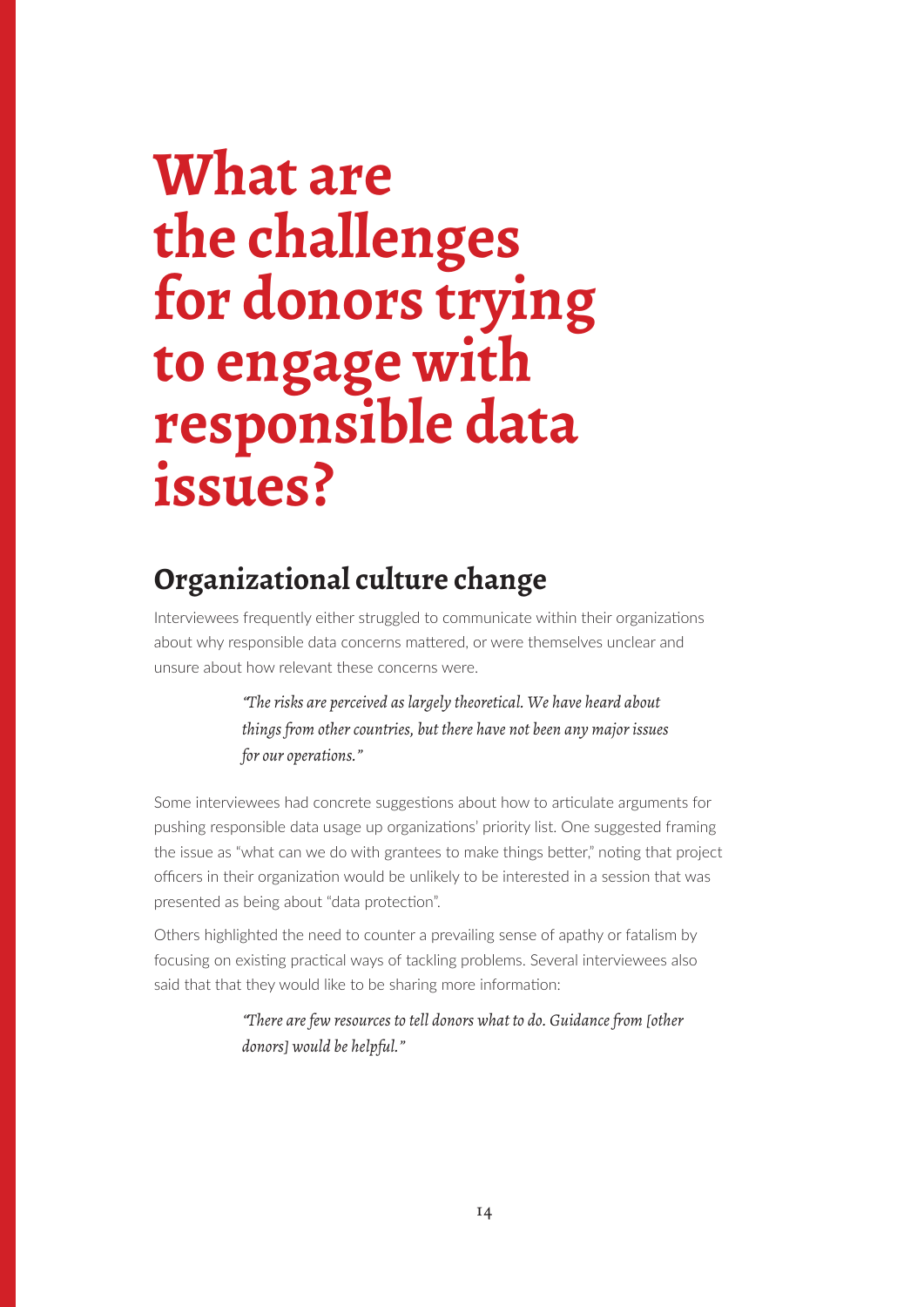## <span id="page-14-0"></span>**Adapting assistance to the local context**

Interviewees suggested that it was difficult to adapt measures for ensuring responsible data use to local circumstances. This also seemed to be linked to the fact that grantmakers often have longstanding personal relationships with grantees, in which case introducing new requirements (or even ideas) can be difficult.

One interviewee who has worked on building responsible data capacities for both funders and grantees observed that local improvements were usually short-lived until "something went wrong again." This echoed an observation by another interviewee that the expectations of what was possible or probable after a training were often over-hyped, and that funders should not expect grantees to change entrenched behaviors or start making substantial investments in digital security after short-lived training sessions. Interviewees also regularly expressed concerns about the availability of accurate, unbiased advice.

## **Organizational obstacles**

Monitoring and addressing responsible data issues involves investing resources in building institutional knowledge or training, but for the most part funders painted a picture in which responsible data was rarely prioritized.

**LIMITED INTERNAL APPETITE FOR TRAINING:** Among the 14 organizations who mentioned training, only two had held trainings touching on digital security. The first had held two in the past five years, and the second held them annually with all staff participating. Several said that improving practices was difficult because of the lack of internal incentives (financial and otherwise) to allocate the additional resources that were needed. In still other cases, training was limited to a few specific departments but not spread across the organization as a whole.

> *"I don't see a lot of [donors] investing holistically in technology education for their program officers, or bringing technologists in as equal partners in to discuss program strategy."*

**LIMITED TIME AND RESOURCES:** Significantly, several funders also mentioned that they were already overstretched, with responsible data issues only one of a series of concerns where they felt they lacked knowledge. (This may contribute to the apparently frequent practice of involving external consultants on a case-by-case basis.) Another mentioned institutional reluctance to commit financial resources to more responsible data practices, summarizing the prevailing attitude as: "It has gone fine thus far – we don't need more expenses".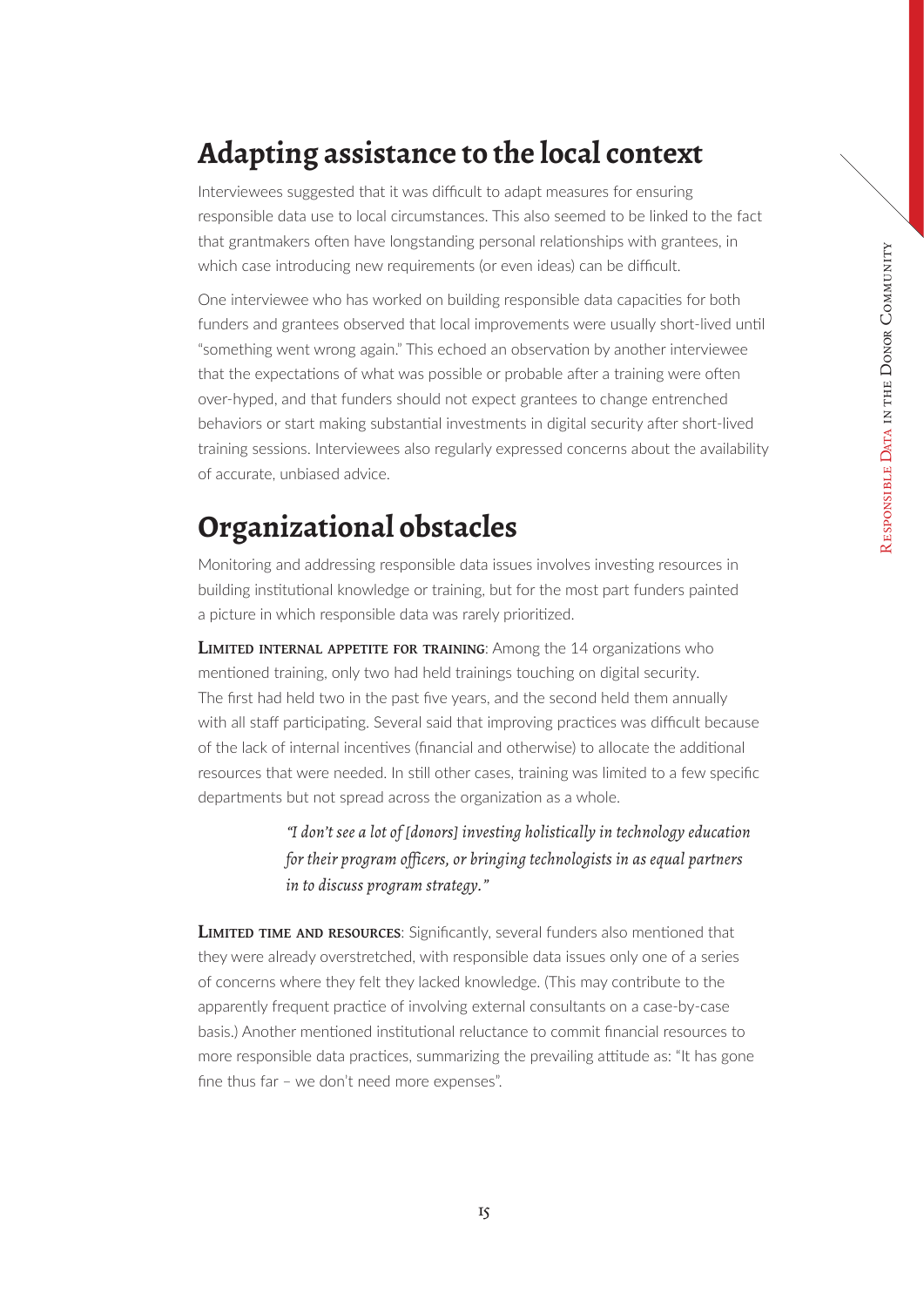<span id="page-15-0"></span>**Lack of communication with other funders**: there were few reports of organizations sharing knowledge or experiences with one another, while several people explicitly mentioned this lack of discussion as a problem. Some interviewees mentioned that this was the first time that they had discussions on these themes explicitly.

## **Lack of systems, procedures and familiarity**

**Data collection and management practices are typically left to an INDIVIDUAL'S DISCRETION:** The interviews suggest that funders are putting a remarkable amount of trust in their program officers to understand, identify, and address any and all responsible data issues and concerns. Many were described as having total freedom to cultivate their preferred set of experts and advisers on issues including digital and operational security, big data and privacy.

This level of autonomy is understandable given the variability of grants, grantees, and the various issues and actors involved in the grantmaking process. Program officers (especially at private foundations) have often worked on an issue or region for at least ten years before working as a funder. This equips them to anticipate projects' political, contextual, procedural and substantive challenges. However, limited familiarity with digital media and data can lead to blind spots when considering how a project's data use could affect people's rights in a particular context.

Interviewees confirmed that their staff's familiarity with technology varied significantly, and that this made it difficult for some to stay up-to-date on emerging technologies and data-related issues.

When asked whether they had the skills to identify and address responsible data issues, the majority of interviewees did not answer "yes" with any degree of certainty, with most citing a strong dependence on informal contacts or consultants. Several funders also cited frustration with the advice they received from these sources, complaining that it did not lead to actionable recommendations that they could integrate into their workflows.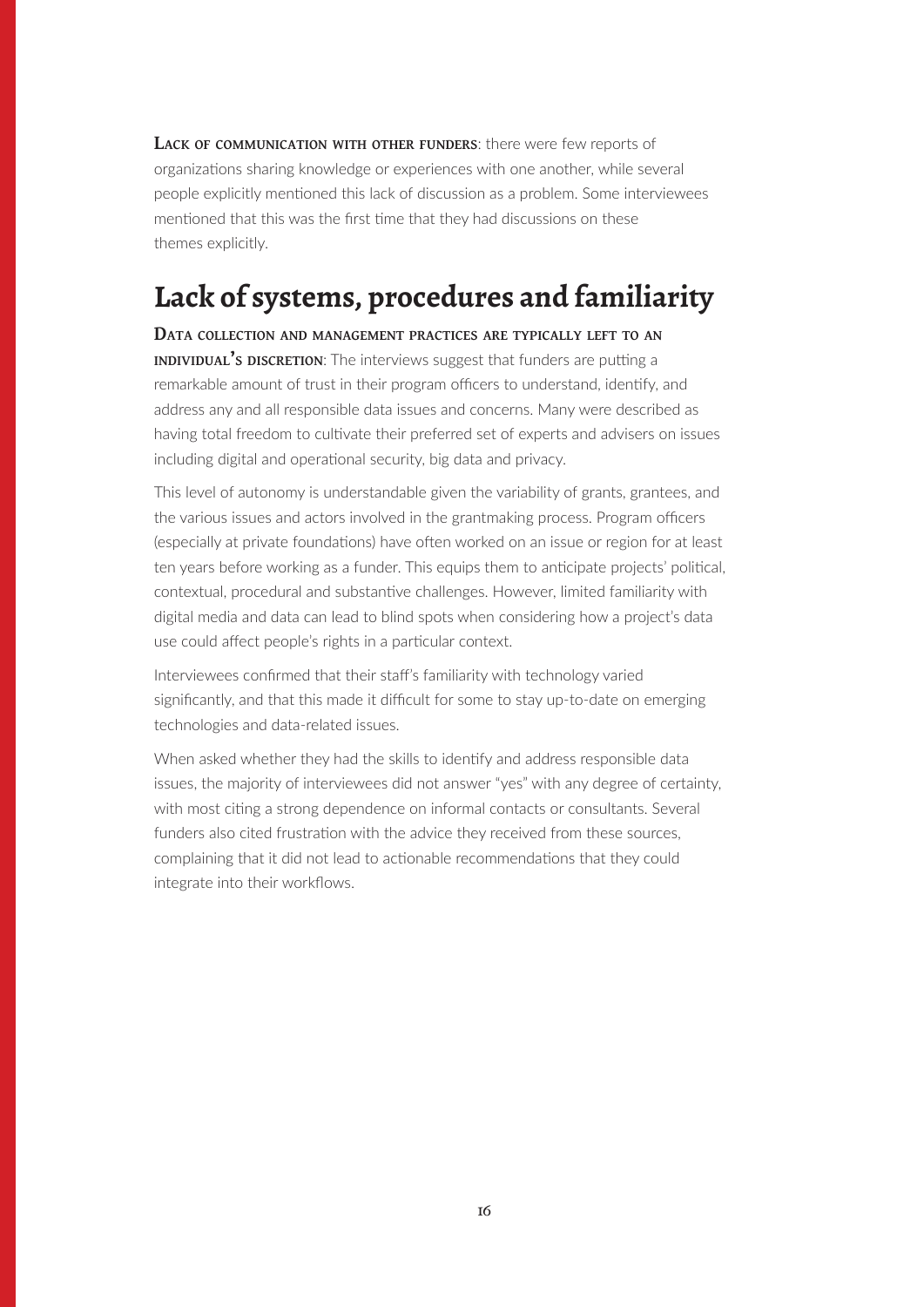## <span id="page-16-0"></span>**Findings**

Funders have a crucial role to play in promoting data usage practices that respect and protect their grantees, as well as the rights of the communities they aim to help. This report argues that they have an opportunity to play this role more actively, for the following reasons:

**Funders cannot avoid influencing grantees' priorities.** Many grantees, largely dependent on project-based funding, have clear incentives to design projects and activities in ways that they think align with funders' expectations. Without explicit recognition from funders that treating data responsibly is important – and help for grantees in understanding which responsible data issues are likely to affect them – many grantees may find it difficult to justify proactively improving their data usage practices.

> *"Grantees are stretched so thin, they don't have a chance to think about it. It doesn't become a priority; this can be part of the donors' role."*

**Funders collect and process information from their grantees** for reporting, putting an onus for responsible data management on the funders. Sometimes it is also helpful for funders to release data publicly, but doing so can raise the risks to the grantees and their constituents, particularly around issues of agency and security. Not all grantees may be able to identify risks involving funders' actions, know how to mitigate them, or have the expertise to de-identify data appropriately. They may also feel uncomfortable expressing concerns about funders' use of their data because of the power imbalances in the funder-grantee relationship.

*"Grantees just never want to tell you what you're doing wrong."*

**Funders also need to be aware of issues around consent and agency.**

Collecting data also creates a power imbalance: whoever collected the data now holds a commodity that relates intimately to an individual. This means that those collecting data have an even greater responsibility to treat this data with care, especially in areas where a community may be vulnerable or excluded from society.

> *"[Some organizations use data because they think it will help them] reach out to communities more easily, without actually realizing that they are collecting data sets linked to individuals."*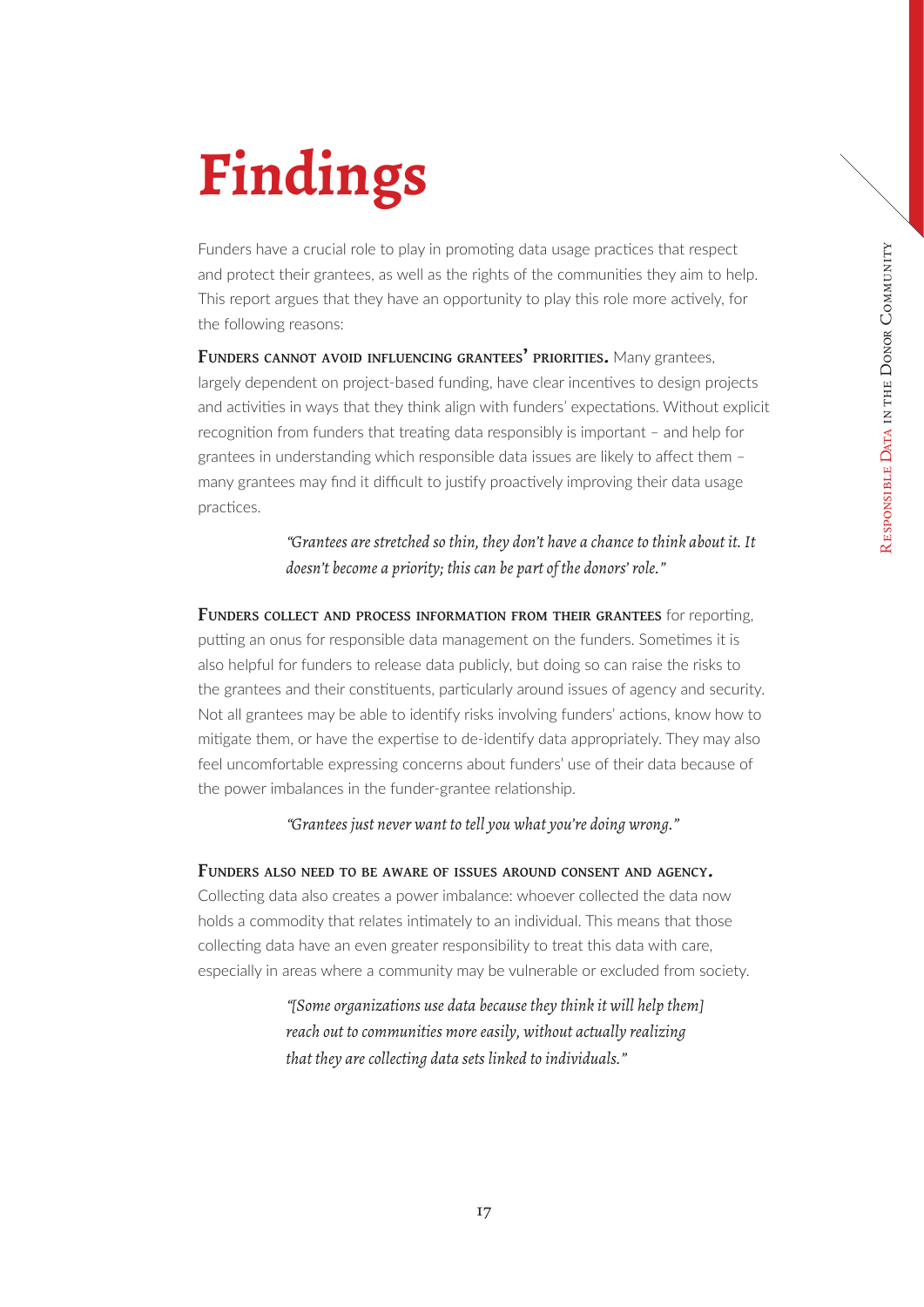**Funders that actively demonstrate that they are willing to discuss responsible data issues – and work with grantees to overcome them – can significantly improve the effectiveness of their programming.** Some grantees may be aware that they cannot recognize or address threats to

the security of integrity of their data, but be unwilling to disclose this to a funder for fear of damaging their relationship. As a result, difficulties may well be hidden from funders, when they could have been mitigated if tackled earlier.

> *"I usually only know about something going wrong when it is at a full-fledged crisis."*

**Funders that signal their willingness to talk openly about these issues may hear a much wider sample of the problems that grantees actually experience.** When asked about issues experienced by grantees, interviewees typically referenced data security breaches that posed a severe, immediate threat to a grantee. Important though these are, they do not take into account equally important questions about other facets of data use – particularly how a grantee's practices around data can affect the communities that they seek to help.

> *"Unless it's a long relationship, [we're] not told about something going off course unless it's a train wreck, unless they are highlighting how they avoided it. I often have a hard time getting info and organizations aren't forthcoming."*

**Much of the data collected by grantees is gathered with funders' PRIORITIES IN MIND**, whether to demonstrate the impact of a project or highlighting their organization's effectiveness. This means that funders have a space to discuss what data actually needs to be collected – and what could be left out.

> *"[Most grantees are not thinking about privacy and consent] in a systematic way. There is a real bias towards looking to the positive side."*

**By helping grantees to manage their own data successfully, funders can improve their own reputation as a champion of responsible data norms.** Although interviewees said that organizations' leaders, ranging from presidents and directors to board members and trustees, were very concerned about "not causing harm" and their organization's reputation, they also described an absence of concrete measures to deal with these threats.

> *"International human rights funders are losing plausible deniability that grantees are safe when executing grants in environments that are increasingly surveilled and hostile to civil society."*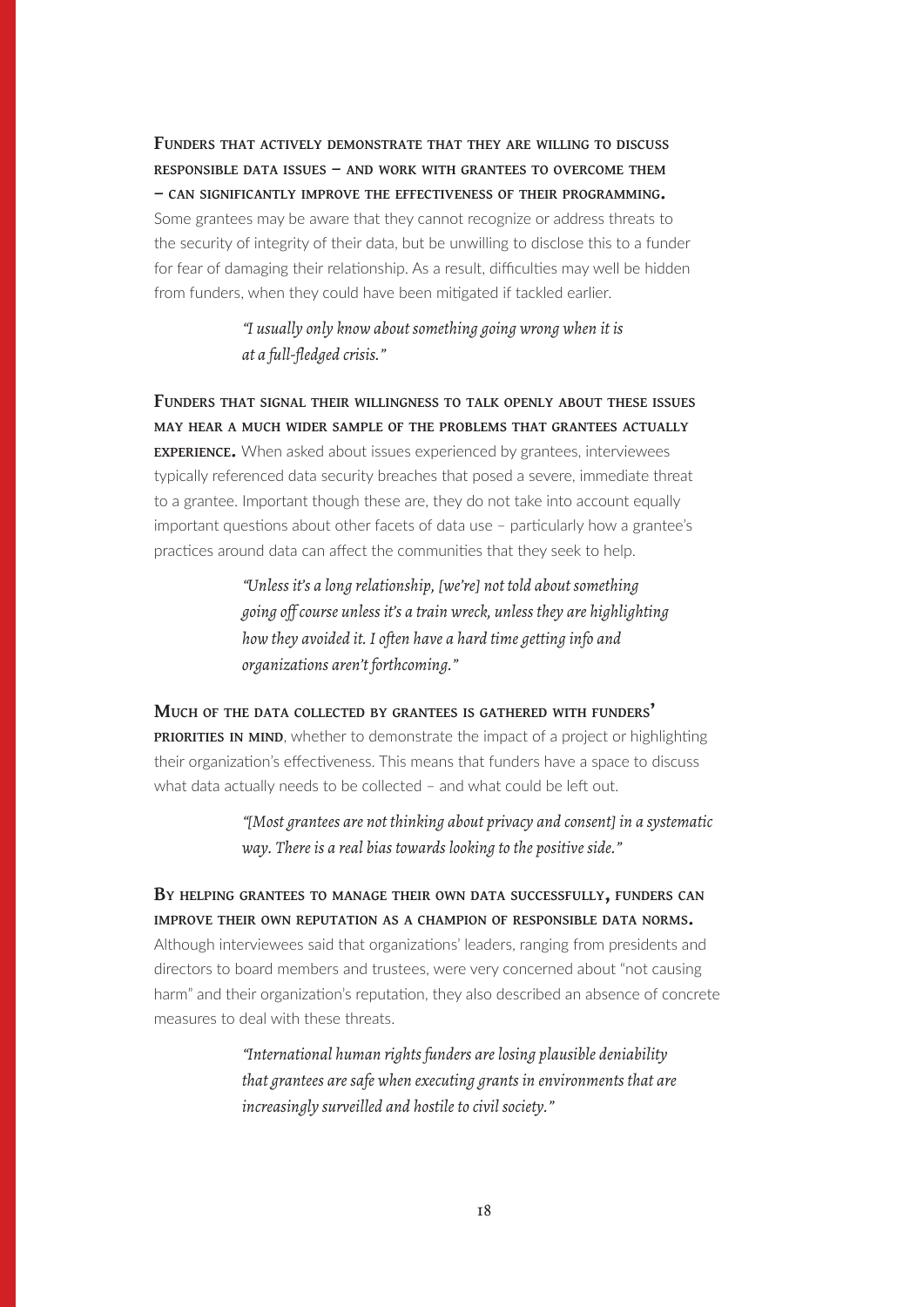## <span id="page-18-0"></span>**Funders' needs and suggestions for meeting them**

Several interviewees suggested resources they would like to see made available or which they would themselves use during the grantmaking and communications process. Some of these would require action on the part of respondents' institutions or those institutions' peers. Others could be produced by experts or coalitions working on these issues. Respondents pointed out that some more practical resources have already been created and shared in the International Human Rights Funders Group (IHRFG) community, but it is unclear to what extent they have been used.

## **From their own institutions**

**In-house training**: Several respondents noted that the limited opportunities they had had to develop capacities in these areas were at conferences and events, but that "in-house" trainings catering to their specific needs would be more useful.

> *Trainings on digital security, evaluating responsible data risks in proposals and responsible data publishing practices for funders could help to strengthen the skills and confidence of individual program officers, while also supporting a culture of responsibility within funding institutions.*

**EXPERTS ON RETAINER:** Reliance on an expert consultant was a consistent theme in interviews, and several participants mentioned how such interactions would be more efficient and impactful if institutionalized.

> *Establishing retainer-style relationships with experts in digital security, data ethics or participatory methods could help program officers to quickly and efficiently address responsible data challenges large and small, and consistent support from known experts would likely have a positive impact on capacity development for program officers as well.*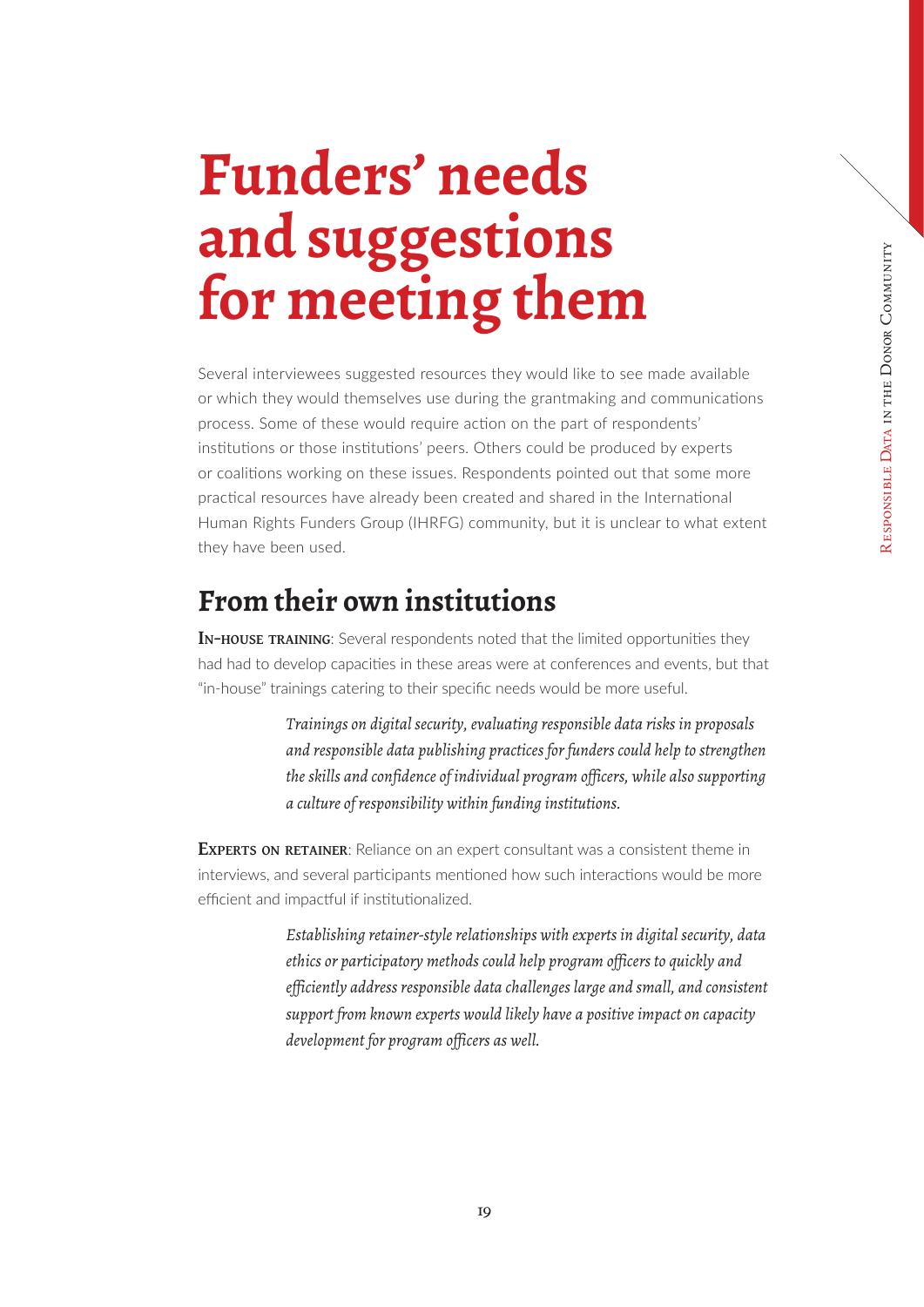<span id="page-19-0"></span>**INTERNAL AUDITS:** Many respondents noted concern about responsible data practices within their organization, suggesting that the lack of policy and familiarity with the issues is likely to have led to widely variant and often irresponsible data management.

> *Internal audits of security practices can be a good way to identify risks and weak spots in responsible data practice, while also establishing a foundation for better internal discussions and capacity for addressing responsible data practices.*

## **From their peers**

**SHARED EXPERIENCES:** Interviews revealed a broad interest in how peers are addressing responsible data issues.

> *Shared experiences in trusted fora, either in written or presentation form, ideally after grants have ended, would likely help to familiarize a broad base of funders with responsible data issues, while increasing potential for collaboration across institutions.*

**STRUCTURED COLLABORATION:** Though interaction in the IHRFG was consistently cited as the sole space where discussion and collaboration on responsible data issues takes place, there was also significant interest in more structure, and additional fora.

> *Structured collaboration between grantmakers on responsible data issues – either through the development of resources, training, joint risk assessments, or events and seminars on specific issues – can provide concrete support to program officers and increase the chances that program officers recognize challenges before things go wrong.*

**Access to peer resources**: Several respondents noted that they had heard that peers actively used specific resources for addressing responsible data challenges, but that these were not accessible.

> *Making tools, checklists and risk assessments available to peers would be allow funders to position themselves as leaders in developing norms for responsible data, while also helping to validate and improve such resources, and providing much-desired support to other funders.*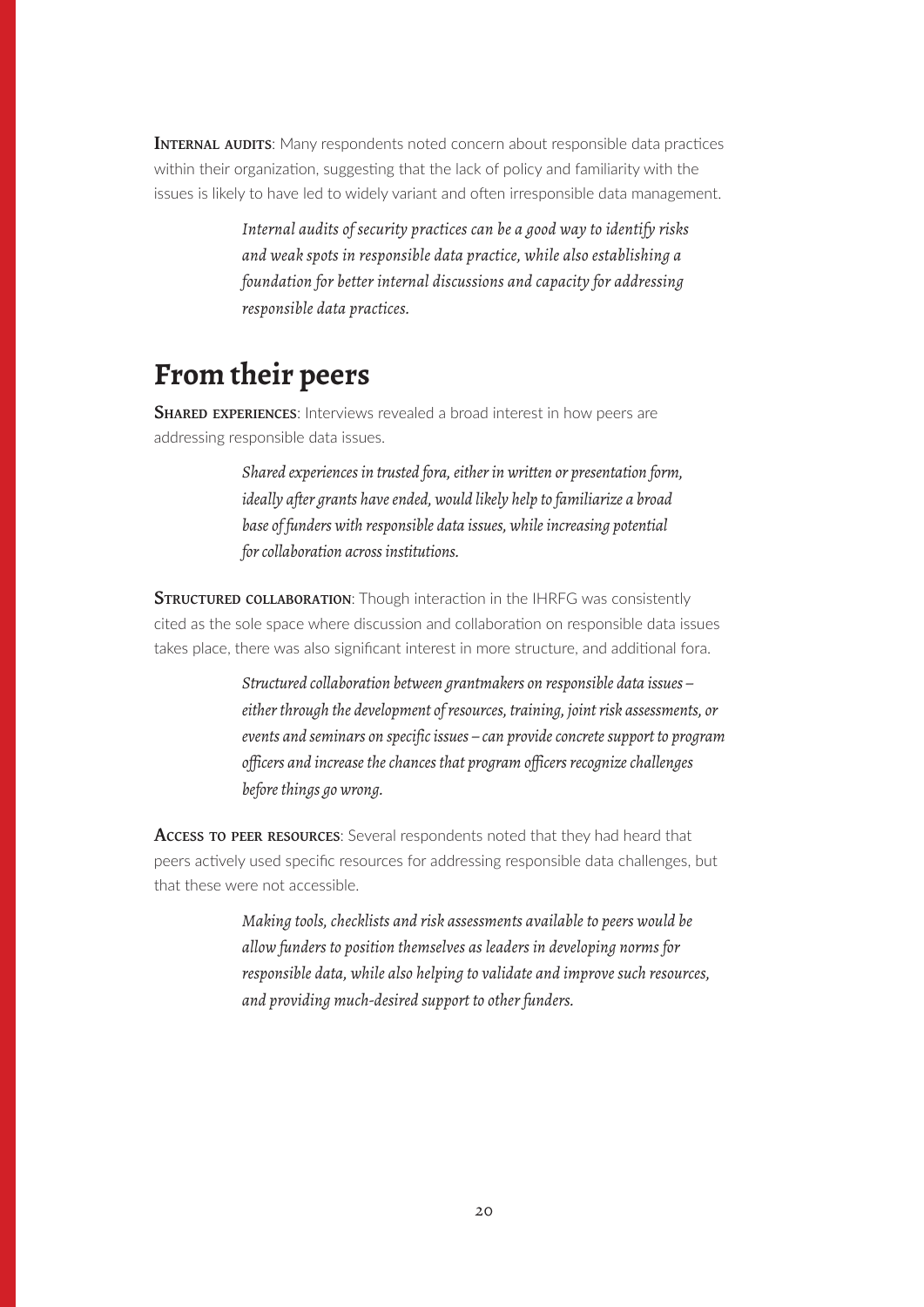## <span id="page-20-0"></span>**Tools for the job**

**An overview of resources**: Respondents recognized that there are likely to be a significant number of tools and resources that they don't know about. They consistently emphasized how useful it would be to have an overview that would direct them to relevant resources for specific challenges.

> *An overview would be a dynamic reference document organizing resources for dealing with digital security and privacy issues, as well as ethical questions about consent, representation and agency, and strategic issues such as data re-use and accessibility, all organized according to the situations and workflows faced by a grants manager or program officer in funder organizations.*

**A checklist for decision points**: Respondents emphasised the utility of a quick reference sheet to help identify opportunities for more responsible data practice.

> *A short, one-to-two page reference document could highlight common points in the grant-making and grant management process where program officers can take concrete steps towards responsible data management, with notes on some of the common challenges and questions at each stage.*

**DETAILED 'DOS AND DONT'S':** Respondents who had previously faced significant responsible data challenges stressed how challenging they were, and how useful detailed guidance could be.

> *In-depth resources could focus on the trade-offs and challenges of key strategies. For example, they could include helping grantees think about privacy issues among their beneficiaries, or assessing the risk involved in publishing information about grants.*

**EASY INTRODUCTIONS:** Respondents repeatedly noted how complicated some responsible data issues are, and how useful highly accessible, introductory materials would be – both for them, and for colleagues less familiar with the issues.

> *Introductory materials could be packaged as documents or animated videos, providing staff with basic introductions to issues such as digital security, data privacy, consent and representation in a donor context – and providing a basis for further exploration on an individual basis.*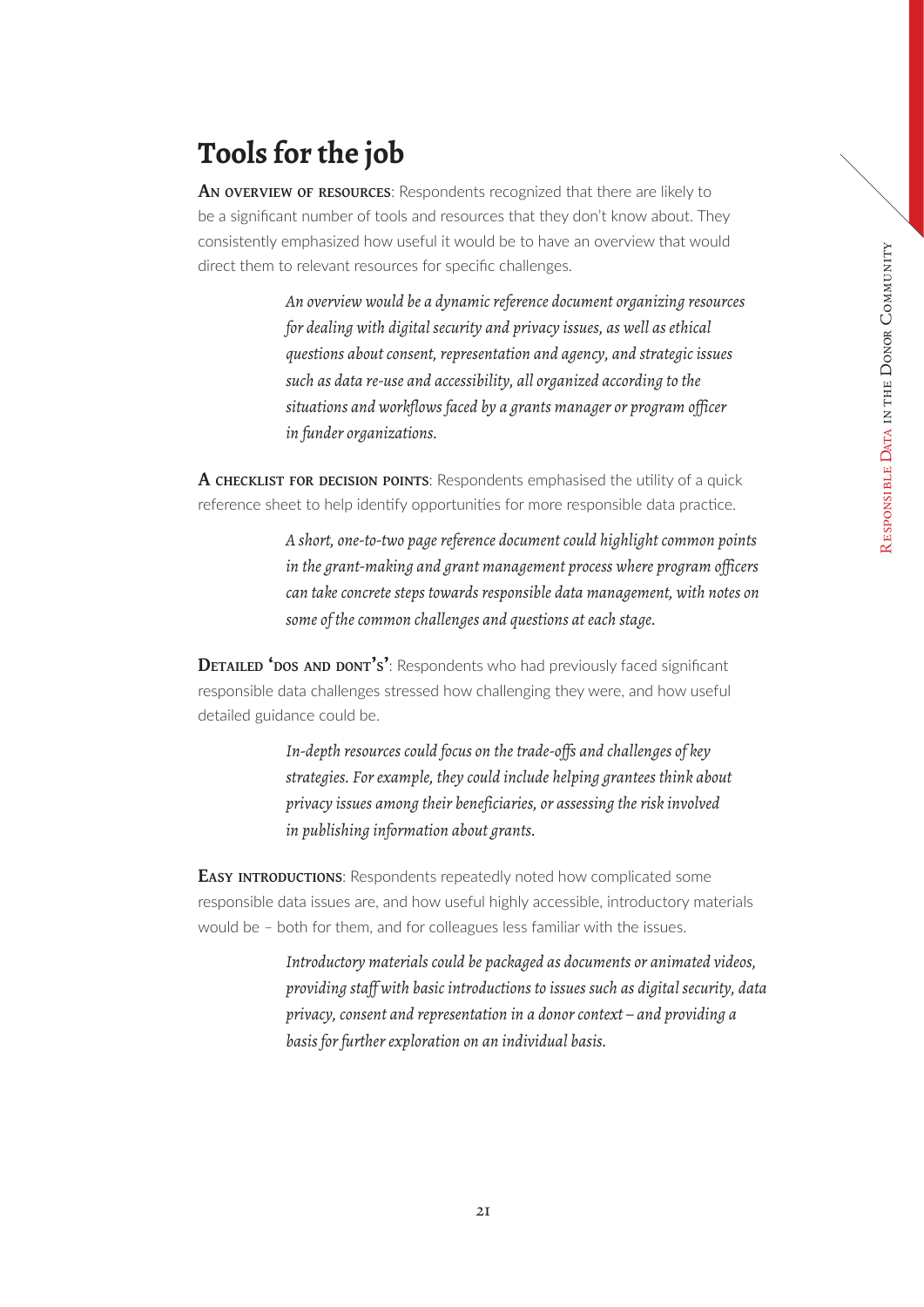## <span id="page-21-0"></span>**Conclusion**

If you're unsure how to use data responsibly in your programming, you're not alone. In the course of these interviews, we found that many funders were thinking about similar issues, and facing similar problems. There have been many changes since the interviews were conducted: new threats have emerged, awareness of some issues has increased, and more resources have been developed to address existing gaps. Still, we believe that many of the opportunities and constraints described by the interviewees persist to this day. We hope that discussing them openly in this report will serve as a starting point for conversations and spark the development of more useful practical resources.

Funders are in a position to improve the way in which they and their grantees collect and manage data. Using data responsibly can help funders develop and strengthen long-term relationships between with their grantees, based on respecting the rights of the people that they aim to support. This report outlines some things that can be done to help achieve this.